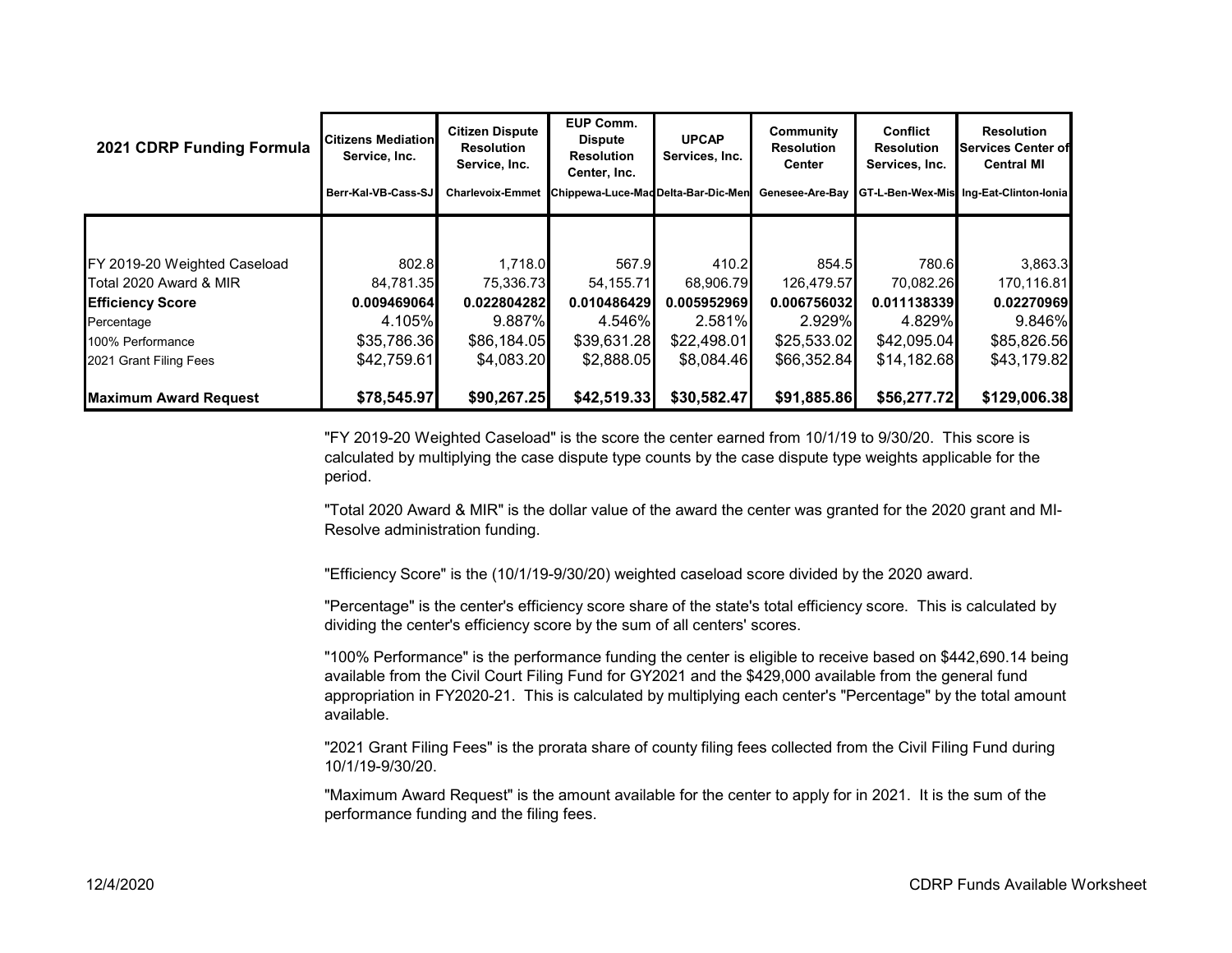| 2021 CDRP Funding Formula    | Southeastern<br><b>Dispute</b><br><b>Resolution</b><br><b>Services</b> | <b>Dispute</b><br><b>Resolution Centerl</b><br>of West Michigan | <b>The Resolution</b><br>Center | Marquette-Alger<br><b>Resolution</b><br>Service | <b>Mediation &amp;</b><br><b>Restorative</b><br><b>Services</b> | <b>Oakland</b><br><b>Mediation</b><br>Center, Inc. | Community<br>Mediation<br><b>Services</b> |
|------------------------------|------------------------------------------------------------------------|-----------------------------------------------------------------|---------------------------------|-------------------------------------------------|-----------------------------------------------------------------|----------------------------------------------------|-------------------------------------------|
|                              | Jack-Cal-Hill-Len-M-                                                   | Kent-Ion-Lake-Mon                                               | Mac-H-Lap-San-St-T              | <b>Marquette-Alger</b>                          | Muskegon-Man-Mas-Oc                                             | Oakland                                            | Otsego-Alc-Alp-Che                        |
|                              |                                                                        |                                                                 |                                 |                                                 |                                                                 |                                                    |                                           |
| FY 2019-20 Weighted Caseload | 1,620.0                                                                | 2,469.5                                                         | 3,423.8                         | 708.3                                           | 728.4                                                           | 4,800.5                                            | 1,664.2                                   |
| Total 2020 Award & MIR       | 107,598.96                                                             | 145,100.50                                                      | 211,258.34                      | 52,832.19                                       | 73,242.00                                                       | 223,270.57                                         | 91,914.90                                 |
| <b>Efficiency Score</b>      | 0.015055908                                                            | 0.017019238                                                     | 0.016206697                     | 0.013406599                                     | 0.009945113                                                     | 0.021500818                                        | 0.018105878                               |
| Percentage                   | 6.528%                                                                 | 7.379%                                                          | 7.027%                          | 5.813%                                          | 4.312%                                                          | 9.322%                                             | 7.850%                                    |
| 100% Performance             | \$56,900.68                                                            | \$64,320.68                                                     | \$61,249.85                     | \$50,667.46                                     | \$37,585.49                                                     | \$81,257.88                                        | \$68,427.41                               |
| 2021 Grant Filing Fees       | \$43,503.89                                                            | \$58,326.01                                                     | \$98,690.75                     | \$3,633.49                                      | \$19,352.79                                                     | \$111,573.86                                       | \$12,397.76                               |
| <b>Maximum Award Request</b> | \$100,404.57                                                           | \$122,646.69                                                    | \$159,940.60                    | \$54,300.95                                     | \$56,938.28                                                     | \$192,831.74                                       | \$80,825.17                               |